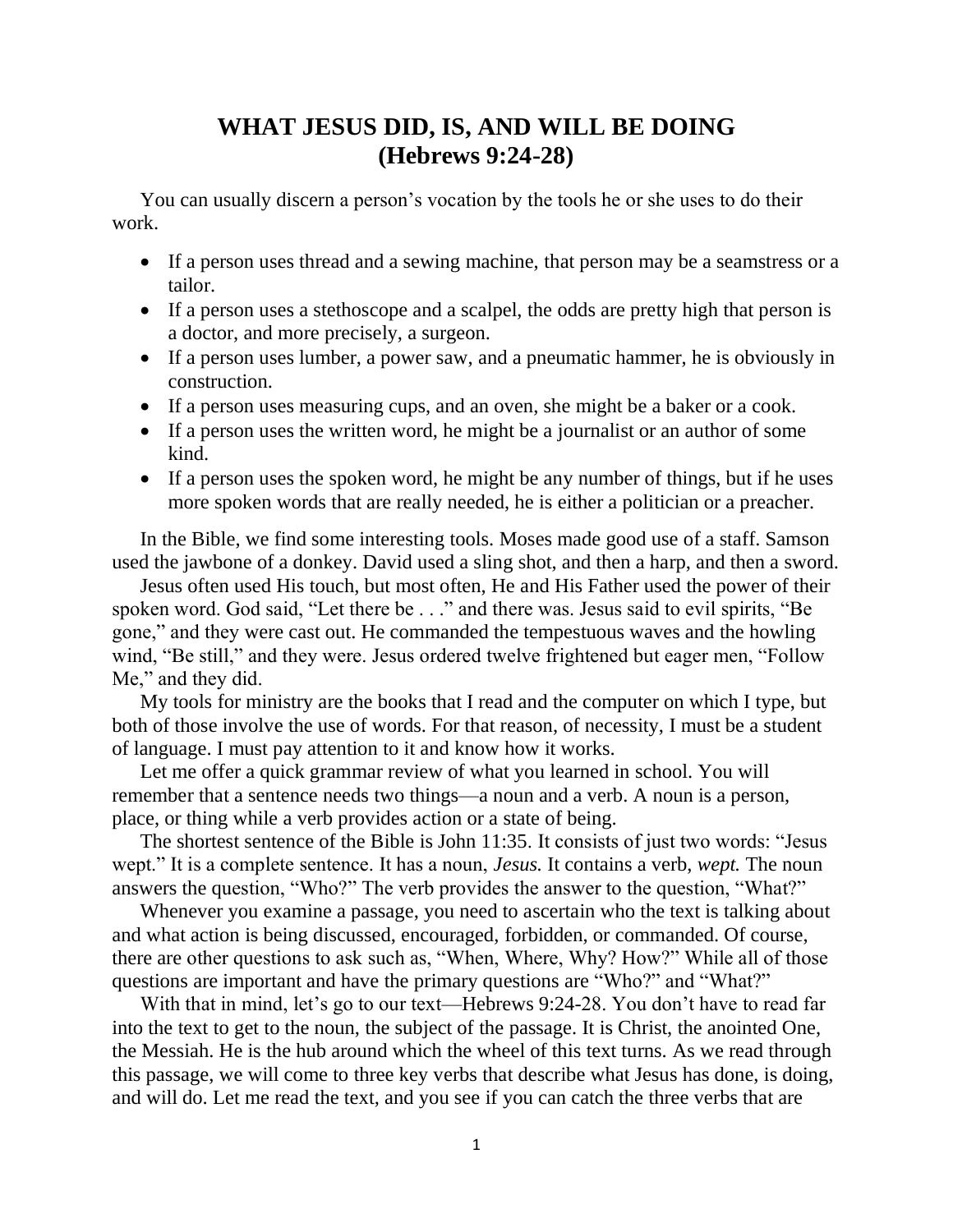used to describe the activity of Jesus. The three verbs are entered, offered, and appeared. Those three verbs frame the action and form the outline of this message.

From this text, I want to make three simple statements.

## **Jesus Entered into Heaven to Pray for Us**

The author of Hebrews draws a contrast between the ministry of Jesus and the ministry of the High Priest of the Jewish faith. Once a year, every year, the High Priest would enter into the Most Holy Place to bring a blood offering before God to atone for the sins of the people. Jesus, however, didn't enter into a building constructed with human hands. He entered into heaven itself. The tabernacle and later the temple were copies of God's abode, the place of His residence.

Recently, I visited in the home of a lady who is taking care of her mother. On the front porch I noticed three pots each of which contained soil and beautiful flowers. I complimented the daughter on the beauty of her flowers. She blushed slightly and confessed, "Well, they are just plastic." They are copies—beautiful copies, realistic copies—but just copies of the real thing.

The High Priest entered a copy each year, but Jesus went to the real place. He entered into heaven itself.

Verse 23, which we looked at two Sundays ago, tells us that Jesus brought with Him a better sacrifice. The High Priest entered the Most Holy Place with the blood of bulls. Jesus entered into the very Presence of God having sacrificed Himself and having shed His blood. He was the perfect sacrifice to which all of the other sacrifices pointed.

The later part of v. 24 tells us why Jesus entered into heaven: "To appear in the presence of God on our behalf." In what sense does Jesus appear before His Father on our behalf? The author of Hebrews dealt with this earlier in his letter. Look at what he wrote in 7:25. Jesus lives to make intercession for us.

Paul picked up on this theme in Romans 8:34. Listen to that verse: "Who is to condemn? Christ Jesus is the one who died—more than that, who was raised—who is at the right hand of God, who indeed is interceding for us."

This past week I was in Waco, Texas. I was there to attend lectures on Romans 8. They were delivered by N.T. Wright. He is a longtime professor of N.T. in England and for a number of years served as a Bishop in the Anglican Church. He delivered 9 lectures on Romans 8 between Sunday night and Wednesday morning. When we got to v. 34, he said, "Jesus is our man in heaven."

Just think about that. Jesus has the Father's ear. As they look down, the Son nudges the Father and says, "See Matt down there in Enid, OK. He's struggling. He needs our help." And if you belong to Him, He does that for you, too.

When you or someone you love is facing difficulty, you request prayer for yourself or that family member or friend. You are right to do that. We need to pray for one another, and they need us to pray. Have you ever thought about the fact that Jesus is praying for you, too? The wonderful thing is you don't have to ask Jesus to do that; He has promised us in His word that He will do that.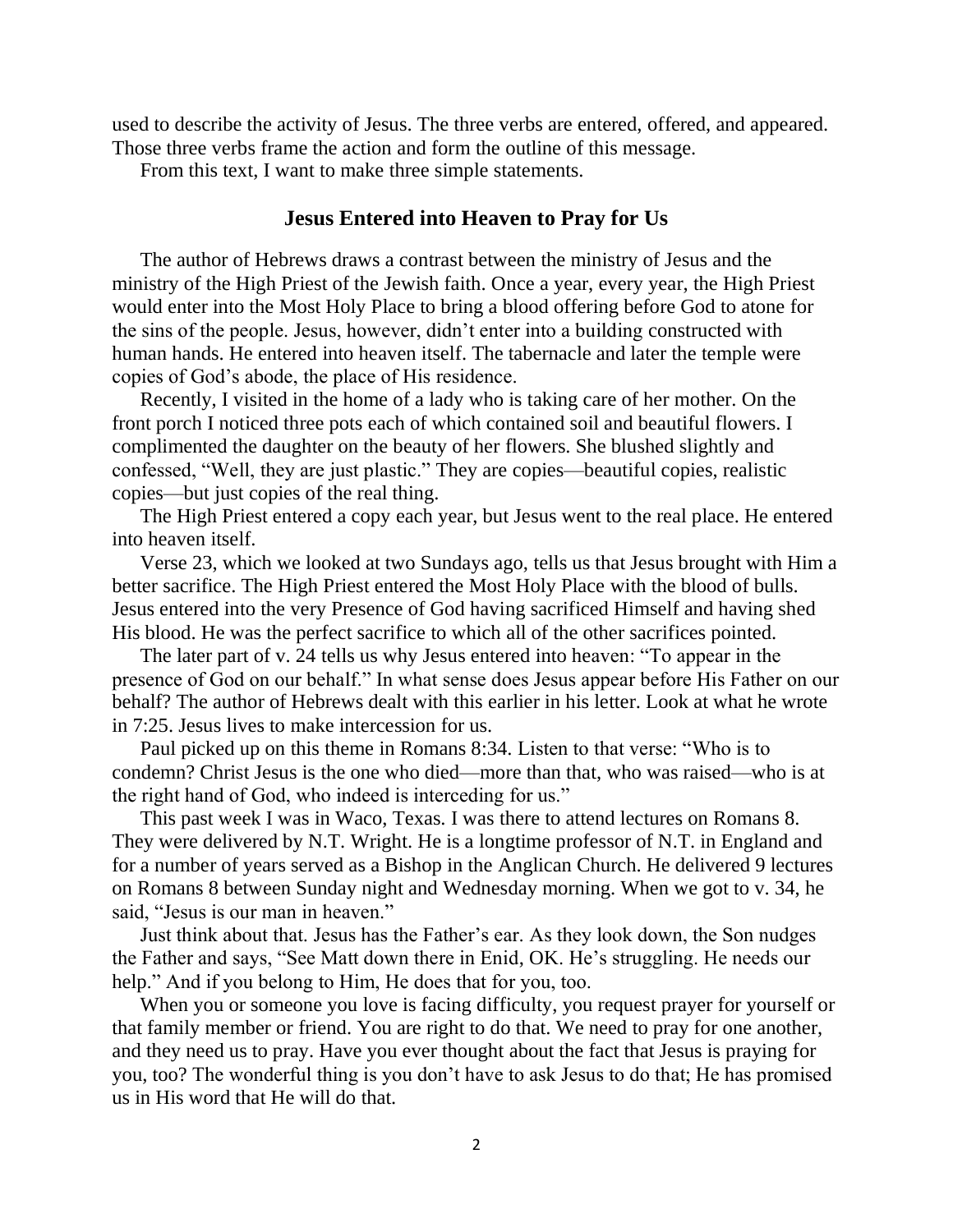Sometimes, we promise someone that we will pray for them, and then forget. We don't remember until we see them again. We see Joe coming. Under our breath we say, "Lord, help Joe." Then, as Joe comes up to us, we say, "Hey, Joe. Been praying for you. How you doing?"

Jesus doesn't forget. He promises to pray for us, and He actually does. Do you think God the Father listens to Jesus, His Son? When Jesus prays for you, do you think the Father waves Him off and says, "Ahh, you always take their side"?

John carries the idea further and refers to Jesus as our Advocate. We read in 1 John 2:1, "But if anyone does sin, we have an advocate with the Father, Jesus Christ the righteous."

An Advocate is a lawyer. Jesus is our defense attorney; He pleads our case. Like Perry Mason, Jesus never loses a case. The only difference is that Perry Mason only represented innocent people who were wrongly accused. We are guilty people who are rightly accused by the Devil.

When the Devil accused us of wrongdoing, Jesus speaks up and says, "Maybe so, but I have already paid for their sin. I took their punishment." And the Father bangs His gavel and says, "Case dismissed!"

According to our text, the first thing Jesus did was He entered. He entered into heaven to pray for us.

## **Jesus Offered Himself Once as Our Sacrifice**

Look at v. 25. Unlike the High Priest who returns to the Most Holy Place to offer the sacrifice of atonement year after year, Jesus sacrificed Himself once. Look at the end of v. 26 and the beginning of v. 28. Jesus was offered once for the sins of many.

According to v. 26, Jesus' sacrifice of Himself came at the end of the ages. The word means the end of one thing and the beginning of another thing. Clearly, the author is referring to the end of the Old Covenant and the beginning of the New Covenant. The Old Covenant was fulfilled in Jesus, and He has inaugurated the New.

It is not as though the Old Covenant didn't work; so, God scraped it and came up with an alternate plan. No. Jesus fulfilled the requirements of the old deal with God, and He established the new deal that is centered on what He has accomplished through His death and resurrection.

The prophet Jeremiah foretold about the coming of this New Covenant. He wrote in Jeremiah 31:31, "Behold, the days are coming declares the LORD, when I will make a new covenant with the house of Israel and the house of Judah." He goes on to describe this new covenant. At the end of v. 34 he announces, "For I will forgive their iniquity, and I will remember their sin no more."

The forgiveness of sin is what Jesus achieved on the cross, and that event marks the end of the old and the beginning of the new.

Let me tell you about a man named Greg Koukl. He is what is called a Christian apologist. That means he defends the truth of the Christian faith. For years he has hosted a radio talk show. He has authored several books. He has served as a professor or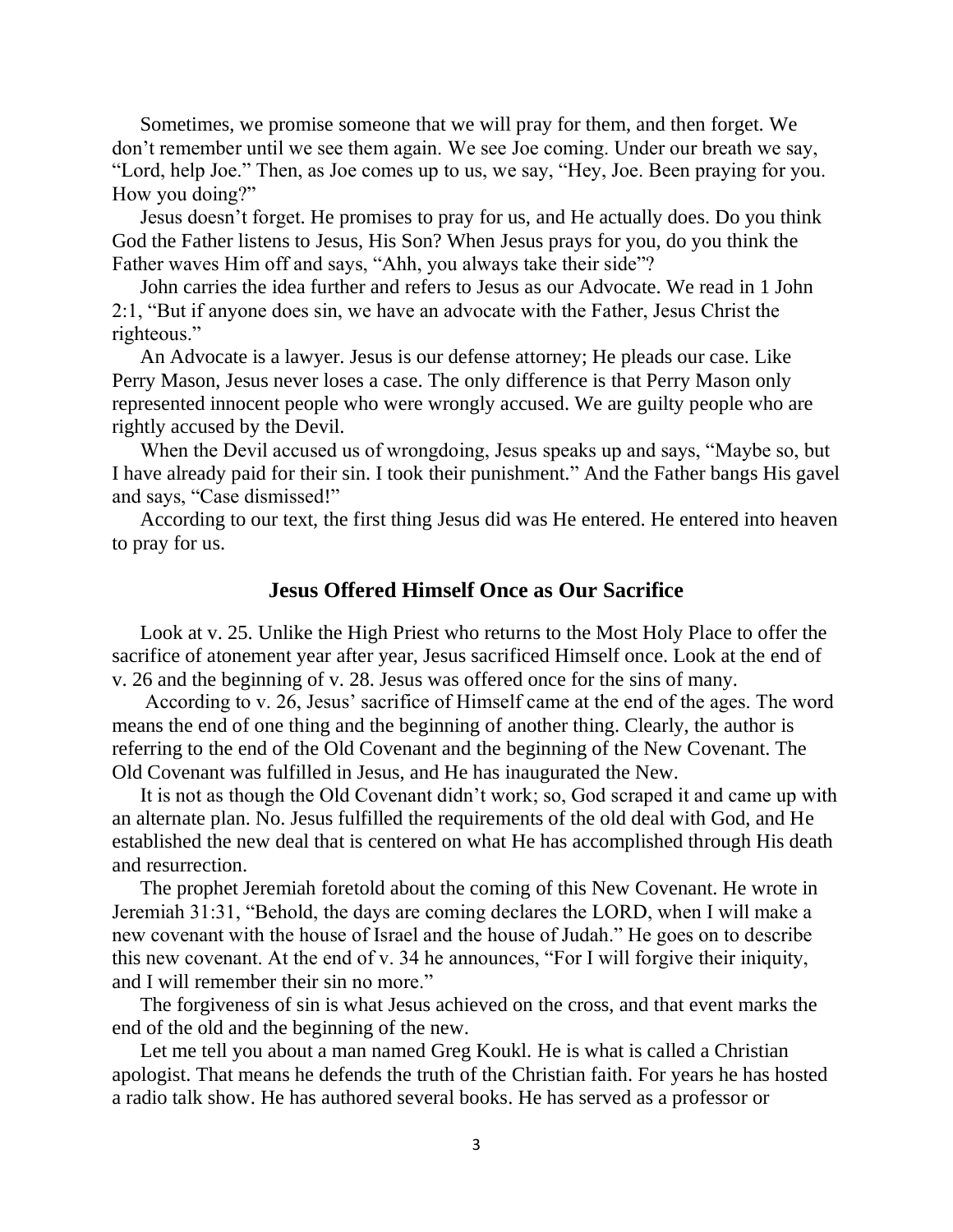apologetics at Biola University. In his book, The Story of Reality, he illustrates how the death of Jesus on the cross is the one thing we need to solve the one problem we have. Listen to what he wrote:

Most ailments need particular antidotes. Increasing the air pressure in your tires will not fix a troubled carburetor. Aspirin will not dissolve a tumor. Cutting up credit cards will not wipe out debt that is already owed. If your water pipes are leaking, you call a plumber, not an oncologist, but a plumber will not cure a cancer. Any adequate solution must solve the problem that needs to be solved, and singular problems need singular solutions. Some antidotes are one-of-a-kind cures for one-of-a-kind ailments. Sometimes only one medicine will do the job, as much as we may like it to be otherwise.

Mankind faces a singular problem. People are broken and the world is broken because our friendship with God has been broken, ruined by human rebellion. Humans, you and I—are guilty, enslaved, lost, dead. All of us. Everyone. Everywhere. The guilt must be punished, the debt must be paid, the slave must be purchased. Promising better conduct in the future will not mend the crimes of the past. No, a rescuer must ransom the slaves, a kindred brother must pay the family debt, a substitute must shoulder the guilt. There is no other way of escape.

We come today to remember the one thing Jesus did to solve the pre-eminent problem that we have—the problem of sin and separation from God. We come to remember this new covenant and what Jesus did to establish it.

So far, we have looked at two things Jesus did. We have examined two verbs. There is one more upon which we need to focus. The first was entered. **Jesus entered into heaven to pray for us.** The second was offered. **Jesus offered Himself once as our sacrifice.** Now, we come to the third.

## **Jesus Has and Will Appear to Save Us Fully**

While Jesus offered Himself once, He will appear more than once. The text mentions a present appearance, a past appearance, and a future appearance.

The end of v. 24 is concerned with Jesus' present appearance. The author uses the word *now.* Jesus is now, presently, appearing before His Father on our behalf. We know He is at the Father's right hand interceding for us.

The second half of v. 26 of Jesus' past appearance. This was not an appearance before His Father. Rather, He appeared to this world. He came and appeared at the end of the age, the end of the Jewish dispensation, to deal finally and fully with our sin problem our guilt before a holy God.

Jesus actually, literally, physically came into this world. The Jesus story is not a make-believe story. It is not a fable. It is history. It actually happened. God appeared among us as one of us. John makes this point at the beginning his first epistle. Listen to the first three verses of that letter as recorded in the New Living Translation: